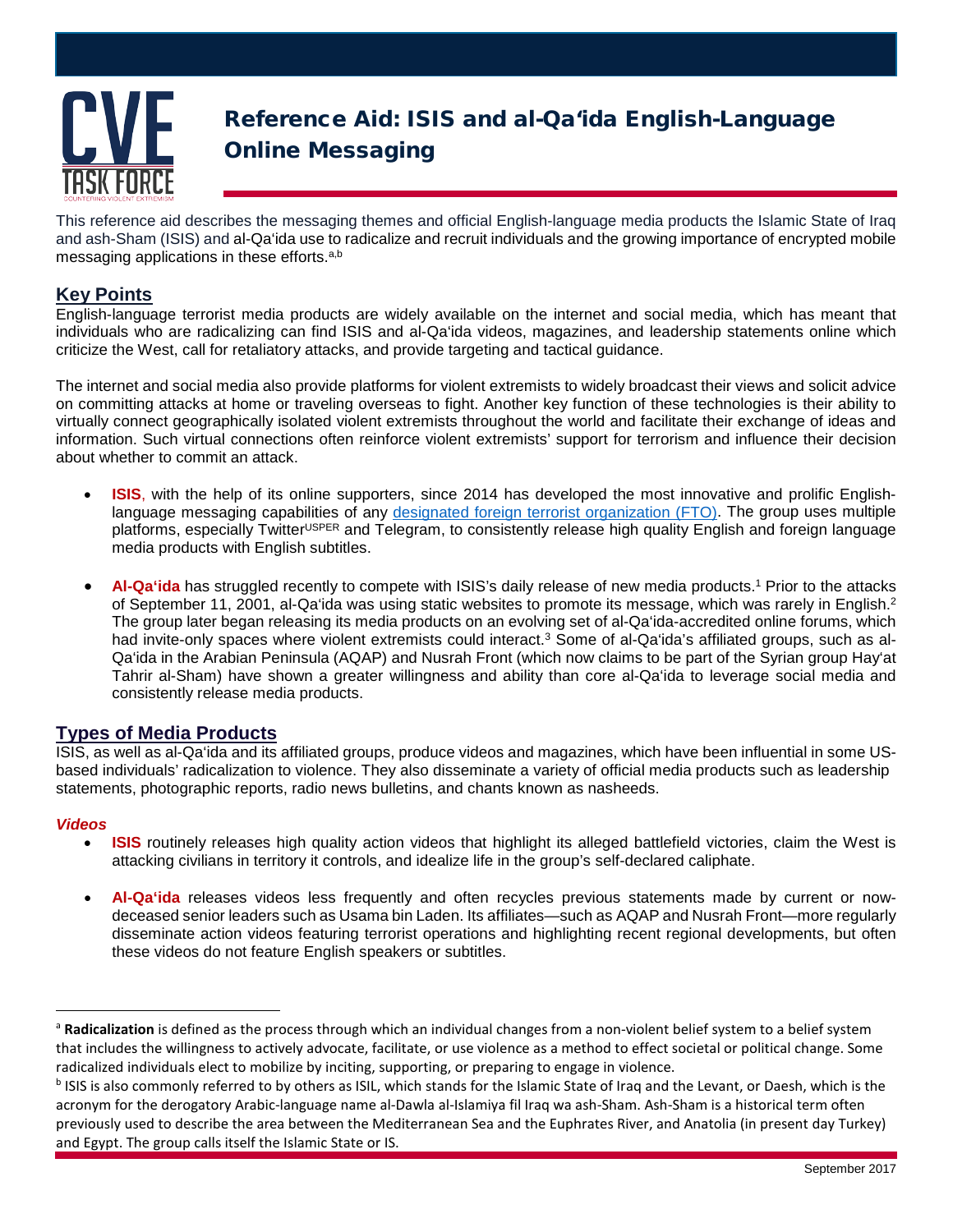#### *Magazines*

- **ISIS**: The group's flagship online magazine, *Rumyiah*, is released approximately monthly in multiple languages, including English.4 Some of the English-language issues have contained a "Just Terror Tactics" section, which provided general tactical and targeting advice.5 *Rumiyah* was preceded by the group's now defunct Englishlanguage *Dabig* magazine, which covered many of the same themes as *Rumiyah* but lacked operational guidance.<sup>6</sup>
- **Al-Qa'ida**: One of the group's affiliates, AQAP, since 2010 has released an English-language online magazine called *Inspire*, which continues to be popular among both supporters of al-Qa'ida and ISIS. *Inspire* is best known for its "Open Source Jihad" section, which has included step-by-step instructions for using a variety of weapons, and the magazine has offered justification for killing civilians.<sup>7,8</sup> AQAP has also produced a short publication called *Inspire Guide* that has provided lessons learned from recent attacks in the West—even if they were unconnected to al-Qa'ida—and encouraged readers to review *Inspire*'*s* operational instructions.9

#### **Messaging Themes**

ISIS and al-Qa'ida's English-language messaging emphasizes many of the same themes including alleging that Western nations are at war against Islam, Muslims leaders allied with Western nations should be violently overthrown, and Muslims living in Western nations should pursue plotting at home.<sup>1011</sup> Despite these commonalities, there are key differences in their messaging themes, which often revolve around ISIS and al-Qa'ida's differing views concerning the pre-requisites for declaring a caliphate and how it should be governed, as well as how to treat Muslims who do not share their religious views. <sup>121314</sup> Many of these differences and similarities are noted in the graphic below.

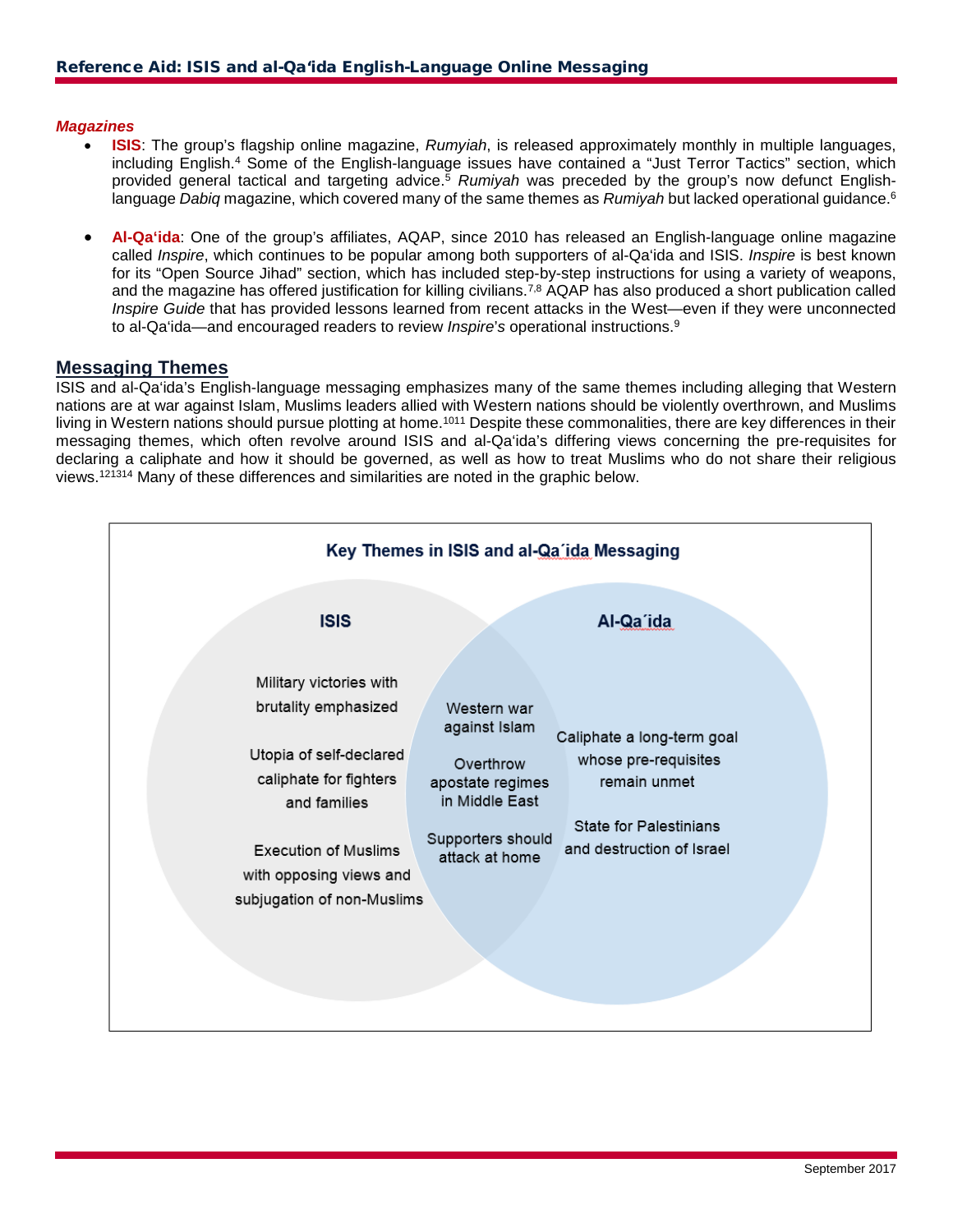## **Encrypted Mobile Messaging Applications**

- Members of FTOs and their supporters sometimes canvas social media sites looking for potential recruits. Recruits are often initially vetted by engaging them in private direct messaging. These online conversations sometimes move to an end-to-end encrypted mobile messaging application (app) where FTO members provide guidance on plotting attacks or terrorist travel.<sup>15,16,17</sup>
- Mobile messaging apps are also being increasingly used by ISIS, al-Qa'ida, and other FTOs to release official media products, provide updates on regional developments, and claim responsibility for attacks.18 Currently the most popular app for many of these groups is Telegram, which offers public and private channels, as well as an encrypted chat feature which can be used to engage individuals in secure discussions.19

## **Flagging Violent Extremist Content on the Internet**

Many social media platforms have recently become more aggressive in removing pro-ISIS and al-Qa'ida content, which violates their terms of services and suspending the users who post it. For example, to assist future removal efforts, last year FacebookUSPER, MicrosoftUSPER, Twitter, and YouTubeUSPER committed to the creation of a shared industry database of "hashes"—unique digital "fingerprints"—for violent extremist content previously removed from their platforms.20 Despite recent progress, these efforts remain challenged by the high volume of violent extremist content posted online daily and some suspended users' resiliency in reestablishing their accounts. Below are links which members of the public can use to report violent extremist content on some of the most popular social media sites.

- **Facebook**: https://www.facebook.com/help/reportlinks/
- **Microsoft**: https://www.microsoft.com/en-us/concern/hatespeech
- **Twitter:** https://support.twitter.com/forms/abusiveuser
- **YouTube**: https://support.google.com/youtube/answer/2802027